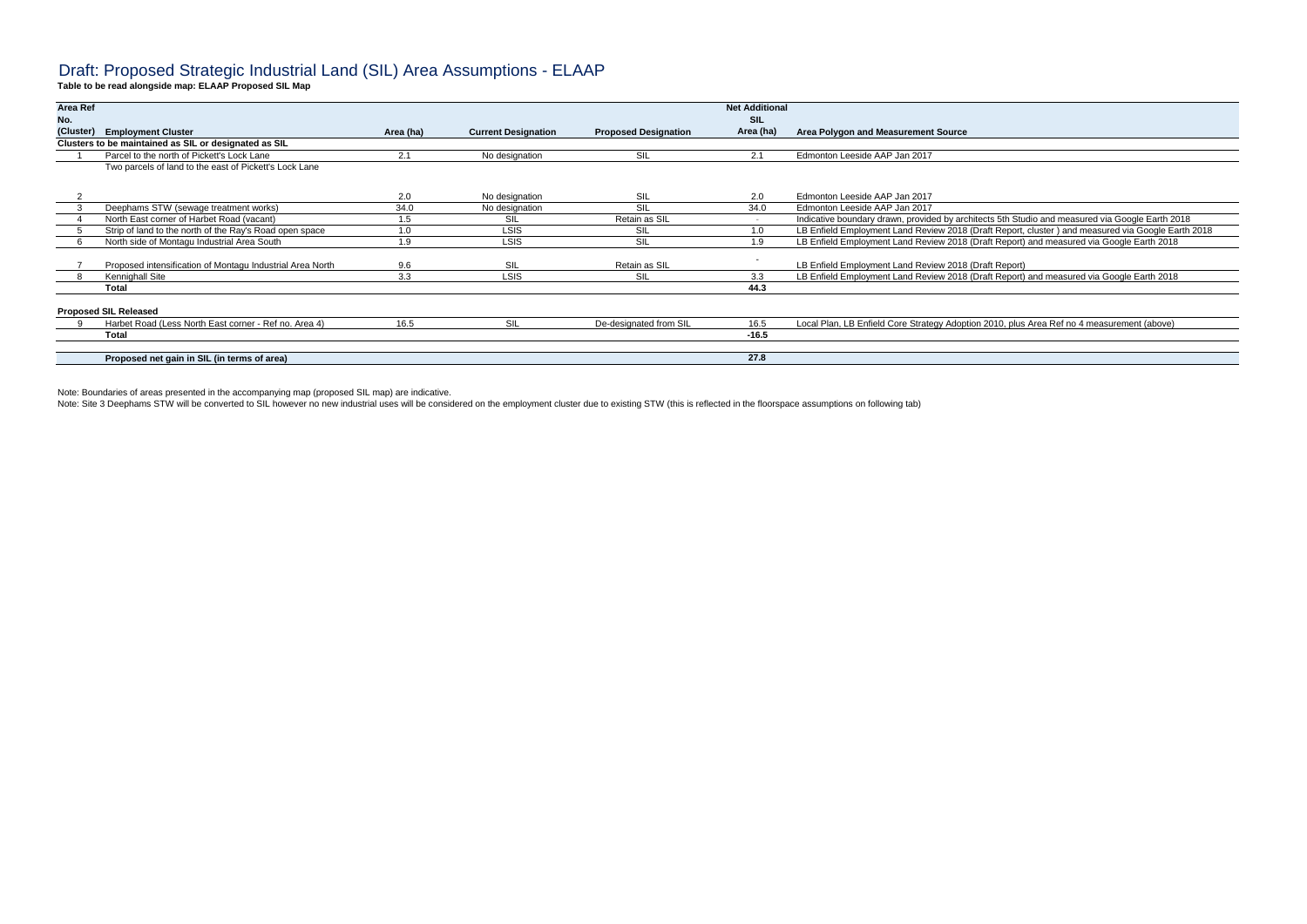## DRAFT: Proposed Strategic Industrial Land (SIL) Floorspace Assumptions - ELAAP

| Table to be read alongside map: ELAAP Proposed SIL map |  |
|--------------------------------------------------------|--|
|--------------------------------------------------------|--|

|                                                              |                                                                             |                  |                                               |                                 | Potential net change in SIL floorspace |                                                                                                                                                       |                                |
|--------------------------------------------------------------|-----------------------------------------------------------------------------|------------------|-----------------------------------------------|---------------------------------|----------------------------------------|-------------------------------------------------------------------------------------------------------------------------------------------------------|--------------------------------|
|                                                              |                                                                             |                  |                                               |                                 | (sqm)                                  |                                                                                                                                                       |                                |
|                                                              |                                                                             |                  | Potential floorspace capacity                 |                                 |                                        |                                                                                                                                                       |                                |
|                                                              | <b>Existing floorspace</b>                                                  |                  | of cluster                                    |                                 | For non-SIL -> SIL = $B$               |                                                                                                                                                       | Potential industrial use class |
| Area Ref No.                                                 | capacity (sqm)                                                              |                  | (sqm)                                         | Proposed to be newly            | OF                                     |                                                                                                                                                       | (subject to further            |
| (Cluster)<br><b>Employment Cluster</b>                       | Description of existing use                                                 | Source           | (R)<br>Source                                 | designated as SIL?              | For SIL -> SIL = $B - A$               | Initial view on cluster's constraints to accommodating industrial uses                                                                                | consideration)                 |
|                                                              |                                                                             |                  |                                               |                                 |                                        |                                                                                                                                                       |                                |
|                                                              | <b>Based on observed</b>                                                    |                  | <b>Existing capacity on Cluster</b>           |                                 |                                        |                                                                                                                                                       |                                |
|                                                              | floorspace                                                                  |                  | unless otherwise stated                       |                                 |                                        |                                                                                                                                                       |                                |
| Clusters to be maintained as SIL or designated as SIL        |                                                                             |                  |                                               |                                 |                                        |                                                                                                                                                       |                                |
|                                                              |                                                                             |                  |                                               |                                 |                                        |                                                                                                                                                       |                                |
|                                                              |                                                                             | Google Earth and | Assuming plot ratio of 0.65, New Draft        | Yes. To change from 'No         |                                        | Adjacent to Meridian Way to west with easy access to strategic road network. Some housing to the south adjacent. Lee Valley                           |                                |
| Parcel to the north of Pickett's Lock Lane                   | 11,703 Warehousing                                                          | Source 1         | 13,650 London Plan 2018                       | Designation' to 'SIL'           |                                        | 13,650 Athletics Centre to east (with outdoor running track). Potentially less appropriate for 24hr access due to proximity of residential.           | B1c, B2, B8                    |
|                                                              |                                                                             |                  | Assuming plot ratio of 0.65, New Draft        | Yes. To change from 'No         |                                        | Adjacent to leisure facilities: River Lee Navigation and golf course (Lee Valley leisure complex). Cluster shape may limit its suitability            |                                |
| Two parcels of land to the east of Pickett's Lock Lane       |                                                                             | Google Earth     | 13,000 London Plan 2018                       |                                 |                                        |                                                                                                                                                       |                                |
|                                                              | 1,490 Mostly open storage with ancillary buildings                          |                  |                                               | Designation' to 'SIL'           |                                        | 13,000 for warehousing if in sufficient HGVs turning space.                                                                                           | B1c, B2                        |
|                                                              |                                                                             |                  | No Industrial Uses will be on this site       | Yes. To change from 'No         |                                        | Not to be used for industrial uses over Not to be used for industrial uses over short / medium term                                                   |                                |
| Deephams STW (sewage treatment works)<br>$\mathbf{R}$        | - Sewage Treatment Works (Thames Water)                                     | Google Earth     | - due to existing STW                         | Designation' to 'SIL'           | short / medium term                    |                                                                                                                                                       |                                |
|                                                              |                                                                             |                  |                                               |                                 |                                        |                                                                                                                                                       |                                |
|                                                              |                                                                             |                  |                                               |                                 |                                        |                                                                                                                                                       |                                |
|                                                              |                                                                             |                  |                                               |                                 |                                        |                                                                                                                                                       |                                |
|                                                              |                                                                             |                  |                                               |                                 |                                        |                                                                                                                                                       |                                |
|                                                              |                                                                             |                  | Based on architect's drawings (Meridan        |                                 |                                        |                                                                                                                                                       |                                |
|                                                              |                                                                             |                  | Water Presentation Source 6) and              |                                 |                                        | Not identifiable constraints for use as industry. Consideration to be given to ensure that any future / proposed uses on the rest of                  |                                |
| North East corner of Harbet Road (vacant)                    | - Vacant land, cleared                                                      | Google Earth     | 28,000 source 5                               | No, retain designation as 'SIL' |                                        | 28,000 Harbet Rd do not negatively impact on the functioning of this cluster for industrial uses.                                                     | B1c, B2, B8                    |
|                                                              |                                                                             |                  |                                               |                                 |                                        |                                                                                                                                                       |                                |
|                                                              |                                                                             |                  | Assuming plot ratio of 0.65, New Draft        | Yes. Designation to change      |                                        | Adjacent to housing, which may limit certain operations e.g. those generating negative adverse effects through 24hr working, noise                    |                                |
|                                                              |                                                                             |                  |                                               |                                 |                                        |                                                                                                                                                       |                                |
| Strip of land to the north of the Ray's Road open space      | - Vacant land                                                               | Google Earth     | 6.500 London Plan 2018                        | from 'LSIS' to 'SIL'            |                                        | 6,500 and air quality impacts. Cluster 5 is narrow. However, any spatial limitations could be easily overcome if combined with Cluster 6. B1c, B2, B8 |                                |
|                                                              |                                                                             |                  | Based on architect's drawings of              |                                 |                                        |                                                                                                                                                       |                                |
|                                                              |                                                                             |                  | Montagu cluster (JSA, preliminary -           |                                 |                                        |                                                                                                                                                       |                                |
|                                                              |                                                                             | Google Earth and | strictly confidential). Potential across      | Yes. Designation to change      |                                        | Some housing located to the west of the cluster boundary; however this cluster currently functions well as an industrial location                     |                                |
| North side of Montagu Industrial Area South                  | - Vacant land                                                               | Source 1         | 7,724 Cluster 6 and 7 is 50K. Source 7.       | from 'LSIS' to 'SIL'            |                                        | 7.724 (LSIS) and the cluster is considered suitable for continued industrial use.                                                                     | B1c, B2, B8                    |
|                                                              |                                                                             |                  | Based on architect's drawings of              |                                 |                                        |                                                                                                                                                       |                                |
|                                                              |                                                                             |                  | Montagu cluster (JSA, preliminary -           |                                 |                                        |                                                                                                                                                       |                                |
|                                                              |                                                                             |                  | strictly confidential). Potential across      |                                 |                                        | Some housing located to the west of the cluster boundary; however this cluster currently functions well as an industrial location                     |                                |
| 7 Proposed intensification of Montagu Industrial Area North  | 31.800 A mix of industrial activities                                       | Source 2         | 42.276 Cluster 6 and 7 is 50K, Source 7.      |                                 |                                        | 10.476 (SIL) and the cluster is considered suitable for continued industrial use.                                                                     | B1c, B2, B8                    |
|                                                              |                                                                             |                  |                                               | No, retain designation as 'SIL' |                                        |                                                                                                                                                       |                                |
|                                                              |                                                                             |                  |                                               |                                 |                                        |                                                                                                                                                       |                                |
|                                                              |                                                                             |                  | Assuming same plot ratio as architects        |                                 |                                        |                                                                                                                                                       |                                |
|                                                              | Recycling facilities with supporting yard space / open                      | Google Earth and | drawings for Cluster 4, NE Corner of          | Yes. Designation to change      |                                        | The cluster functions well for industrial uses (LSIS). The cluster is bounded by the North Circular which offers greater potential for                |                                |
| Kennighall Site                                              | 6,785 space for storage                                                     | Source 1         | 27,630 Harbet Road - See Notes 8-10. Source 6 | from 'LSIS' to 'SIL'            |                                        | 27,630 intensification.                                                                                                                               | B1c, B2, B8                    |
| Total                                                        | 51.778                                                                      |                  | 138.780                                       |                                 | 106.980                                |                                                                                                                                                       |                                |
|                                                              |                                                                             |                  |                                               |                                 |                                        |                                                                                                                                                       |                                |
| <b>Proposed SIL Released: Loss</b>                           |                                                                             |                  |                                               |                                 |                                        |                                                                                                                                                       |                                |
|                                                              |                                                                             |                  |                                               |                                 |                                        |                                                                                                                                                       |                                |
|                                                              |                                                                             |                  |                                               |                                 |                                        |                                                                                                                                                       |                                |
|                                                              |                                                                             |                  |                                               |                                 |                                        |                                                                                                                                                       |                                |
|                                                              |                                                                             |                  |                                               |                                 |                                        |                                                                                                                                                       |                                |
|                                                              |                                                                             |                  |                                               |                                 |                                        |                                                                                                                                                       |                                |
|                                                              |                                                                             |                  |                                               |                                 |                                        |                                                                                                                                                       |                                |
|                                                              |                                                                             |                  |                                               |                                 |                                        |                                                                                                                                                       |                                |
|                                                              |                                                                             |                  |                                               |                                 |                                        |                                                                                                                                                       |                                |
|                                                              |                                                                             |                  |                                               |                                 |                                        |                                                                                                                                                       |                                |
|                                                              | Designated SIL land, warehouses and open storage                            |                  | Assuming plot ratio of 0.65, New Draft        |                                 |                                        |                                                                                                                                                       |                                |
| Harbet Road (Less North East corner - Ref no. Area 4)        | 39,700 currently. Assume all existing floorspace within cluster 9. Source 2 |                  | 107.250 London Plan 2018                      | No. To be lost as 'SIL'         | 107,250                                |                                                                                                                                                       |                                |
|                                                              |                                                                             |                  |                                               |                                 |                                        |                                                                                                                                                       |                                |
| Proposed net change in SIL floorspace (discounting Deephams) |                                                                             |                  |                                               |                                 | 270                                    |                                                                                                                                                       |                                |